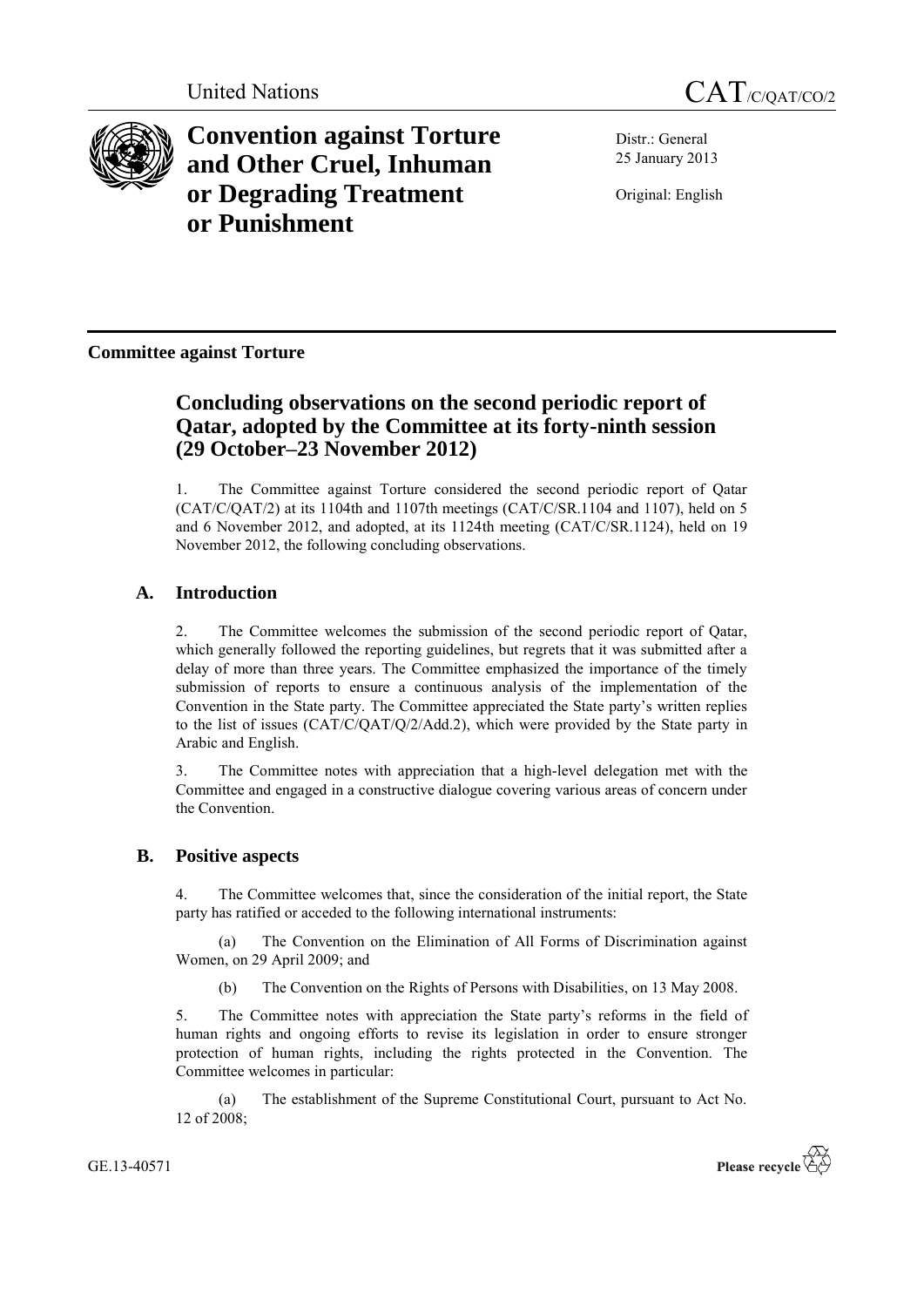(b) The establishment of the Qatar Foundation for Combating Human Trafficking, pursuant to Supreme Council for Family Affairs Decision No. 1 of 2008;

(c) The establishment of a standing committee to hear cases of detainees held at the Deportation Detention Centre, pursuant to Minister of State for Internal Affairs Decision No. 46 of 2008;

(d) The enactment of Act No. 3 of 2009 regulating penitentiaries and correctional institutions; and

(e) The amendment to the Act establishing the National Human Rights Committee (Act No. 38 of 2002), by Decree-Law No. 17 of 2010.

# **C. Principal subjects of concern and recommendations**

#### **Implementation of the Committee's previous recommendations**

6. While acknowledging the various steps taken by the State party to reform some of its legislation in line with the Convention, the Committee notes with concern that many of its recommendations adopted following the consideration of the State party's initial report (CAT/C/QAT/CO/1) have not yet been implemented, and regrets that most subjects of concern remain.

# **The State party should re-examine and take all necessary measures to give full effect to the recommendations adopted by the Committee in its previous concluding observations.**

#### **Overarching considerations regarding implementation**

7. The Committee regrets that, despite its repeated requests, most of the statistical information it requested was not provided. The absence of comprehensive and disaggregated data on complaints, investigations, prosecutions and convictions of cases of torture and ill-treatment by law enforcement, security and prison personnel, expulsions of immigrants and asylum seekers, access to detention records, trial duration, rehabilitation and compensation, and trafficking and sexual violence severely hampers the identification of compliance or non-compliance with the Convention requiring attention.

**The State party should compile and provide the Committee, in its next periodic report, with information on complaints, investigations, prosecution and convictions in cases of torture and ill-treatment, expulsions, length of trials of alleged perpetrators of torture and ill-treatment, rehabilitation and compensation, trafficking and sexual violence, and the outcomes of all such complaints and cases. To this end, statistical data should be disaggregated by gender, age, ethnicity status, nationality, relevant to the monitoring of the Convention.**

#### **Criminalization of torture**

8. The Committee welcomes the amendment to the definition of torture in articles 159 and 159 bis of the Criminal Code in conformity with article 1 of the Convention and the amendment to its national legislation in order to apply appropriate penalties for torture and ill-treatment. However, the Committee regrets the lack of information about cases in which those legal provisions were applied by domestic courts and the punishments imposed for such acts (arts. 2 and 4).

**The State party should ensure the effective implementation of the amended definition of torture under articles 159 and 159 bis of the Criminal Code, and follow up on cases in which those provisions are invoked before and by courts. The State party should**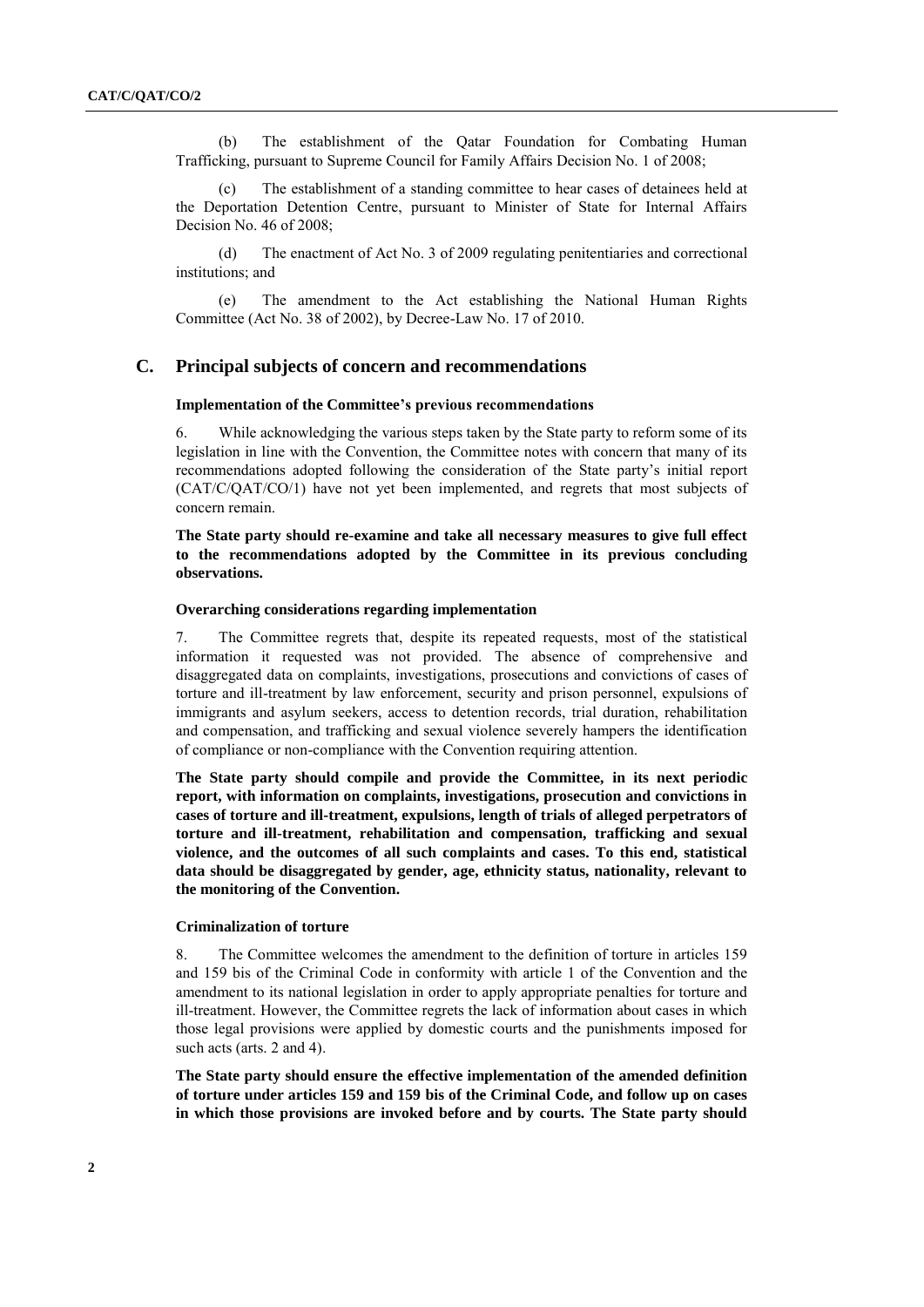**ensure that the crime of torture and ill-treatment is punishable by appropriate penalties that take into account their grave nature, as set out in article 4, paragraph 2, of the Convention.**

#### **Reservations and declarations under articles 21 and 22 of the Convention**

9. While noting that the State party has taken steps to withdraw its reservations to articles 21 and 22 of the Convention, the Committee is concerned that it has not yet accepted the Committee's competence under those articles. The State party also seeks to retain a vague and extremely broad reservation to articles 1 and 16 of the Convention insofar as they are incompatible with the precepts of Islamic law and the Islamic religion. The Committee considers that the State party should face few obstacles in withdrawing its reservation in view of the fact that the State party has accepted and incorporated into domestic law the definition of torture in article 1 of the Convention, as noted in paragraph 8 of the present concluding observations. While noting the statement made by the State party's delegation that the reservation to the Convention will not impede the full enjoyment of all the rights guaranteed in it, the Committee is concerned that the general and imprecise nature of the reservation allows courts and governmental and other officials to negate many of the Convention's provisions and this raises serious concerns as to its compatibility with the object and purpose of the Convention.

**The State party should consider withdrawing the reservation so as to ensure it is in compliance with the requirements of the Convention. The Committee recommends that the State party consider making the declarations under articles 21 and 22 of the Convention.**

#### **Fundamental legal safeguards**

10. While noting that article 39 of the Constitution and articles 40, 112 and 113 of the Code of Criminal Procedure provide some legal safeguards to detainees, the Committee is concerned that these provisions are not always respected in practice, in particular for noncitizens, and do not cover all fundamental safeguards required by the Convention, in particular the right to have an independent medical examination upon deprivation of liberty. The Committee also expresses its concern at the lack of information on detention registers as well as the lack of monitoring of the implementation of safeguards, in particular given that the State party stated that it had documented no cases in which the authorities had failed to properly register detainees during the reporting period. While noting the provisions in the Code of Criminal Procedure requiring persons to be charged or released within 48 hours, the Committee remains concerned that detention without charge may be extended by the Attorney General for 16 days. Of further concern are reports on persons detained without charge or trial, inter alia, the case of Mohamed Farouk al Mahdi, undertaken by the Working Group on Arbitrary Detention (A/HRC/WGAD/2010/25) (arts. 2 and 16).

**The State party should promptly take effective measures to ensure that all detainees, including non-citizens, are afforded, in practice, all fundamental legal safeguards from the very outset of detention, including the rights to promptly receive independent legal assistance and a medical examination by an independent doctor, contact relatives, and appear before a judge within a time limit in accordance with international standards. The State party should also take steps to ensure effective monitoring of the adherence of all personnel to the laws governing safeguards, and discipline or prosecute those who fail to provide them to persons deprived of their liberty as required by law. The State party should ensure that all detainees, including minors, are included on a central register. The State party is encouraged to introduce systematic video and audio monitoring and recording of all interrogations, in all**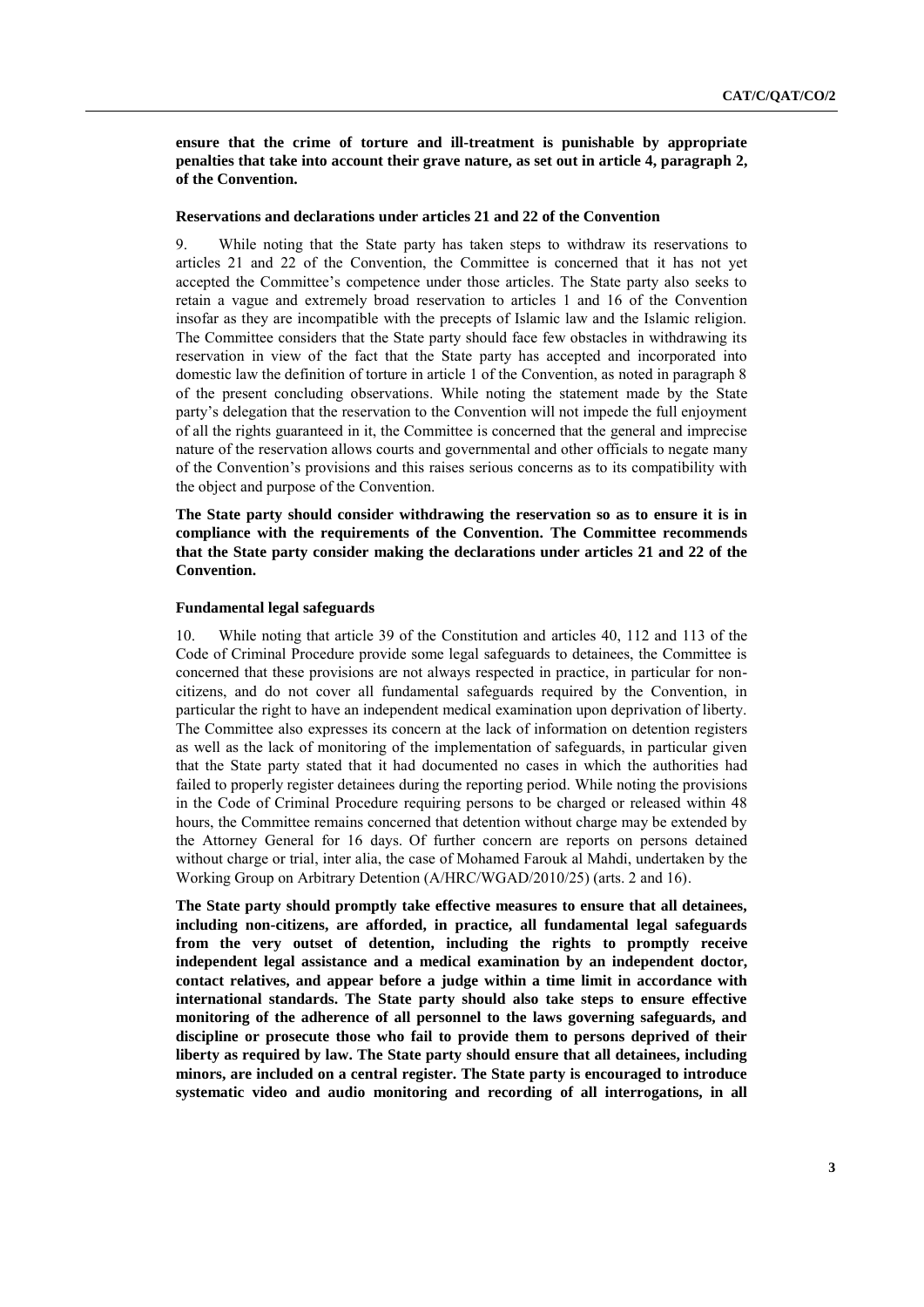# **places where torture and ill-treatment are likely to occur, and provide the necessary resources to that end.**

# **Arbitrary detention under special legal provisions**

11. The Committee is deeply concerned that persons detained under the provisions of the Protection of Society Law (Law No. 17 of 2002), the Law on Combating Terrorism (Law No. 3 of 2004) and the Law on the State Security Agency (Law No. 5 of 2003) may be held for a lengthy period of time without charge and fundamental safeguards, including access to a lawyer, an independent doctor and the right to notify a family member and to challenge the legality of their detention before a judge. The Committee is concerned about reports that persons detained under those laws are often subject to incommunicado detention or solitary confinement, as seen in the cases of Mohammed al-Ajami, Fawaz Al-Attiyah, Abdullah Khowar and Salem Al Kuwari (arts. 2 and 16).

#### **The Committee urges the State party to:**

**(a) Ensure that all fundamental safeguards are provided, in law and in practice, for all persons deprived of their liberty. This includes the availability of judicial and other remedies that will allow them to have their complaints promptly and impartially examined, and to challenge the legality of their detention or treatment;**

**(b) Amend the Protection of Society Law and the Law on Combating Terrorism to bring them into conformity with the Convention. The State party should review the use of incommunicado detention with a view to its abolition and ensure that solitary confinement remains an exceptional measure of limited duration, in line with international standards; and**

**(c) Provide statistics indicating the number of persons arrested by the State security agency personnel, as well as all persons arrested on suspicion of violating the Protection of Society Law and the Law on Combating Terrorism, and the length of time that elapsed before they were charged with an offence.** 

#### **Corporal punishment as criminal sanctions**

12. While noting that the new Act regulating penitentiaries and correctional institutions (Act No. 3 of 2009) makes no provision for the use of flogging as a disciplinary sanction unlike the previous law (Act No. 3 of 1995), the Committee remains concerned that flogging and stoning continue to be punishments under article 1 of the Criminal Code. According to information before the Committee, and which the State party did not dispute, at least 45 people were given flogging sentences between 2009 and 2011 (art. 2).

**The State party should put an end to its imposition of corporal punishment, which constitutes a breach of the Convention, and modify its legislation accordingly. The State party should ensure that criminal sanctions are in full conformity with the Convention**.

#### **Independence of the judiciary**

13. While noting the Constitution and the Judicial Authority Act No. 10, which recognize the independence of the judiciary, the Committee is concerned at the lack of the independence of judges in practice, mainly due to the insecurity of tenure of judges. The Committee notes with concern that a large proportion of judges are foreign nationals dependent on residence permits granted by civil authorities and that the Emir approves the appointment of judges (art. 2).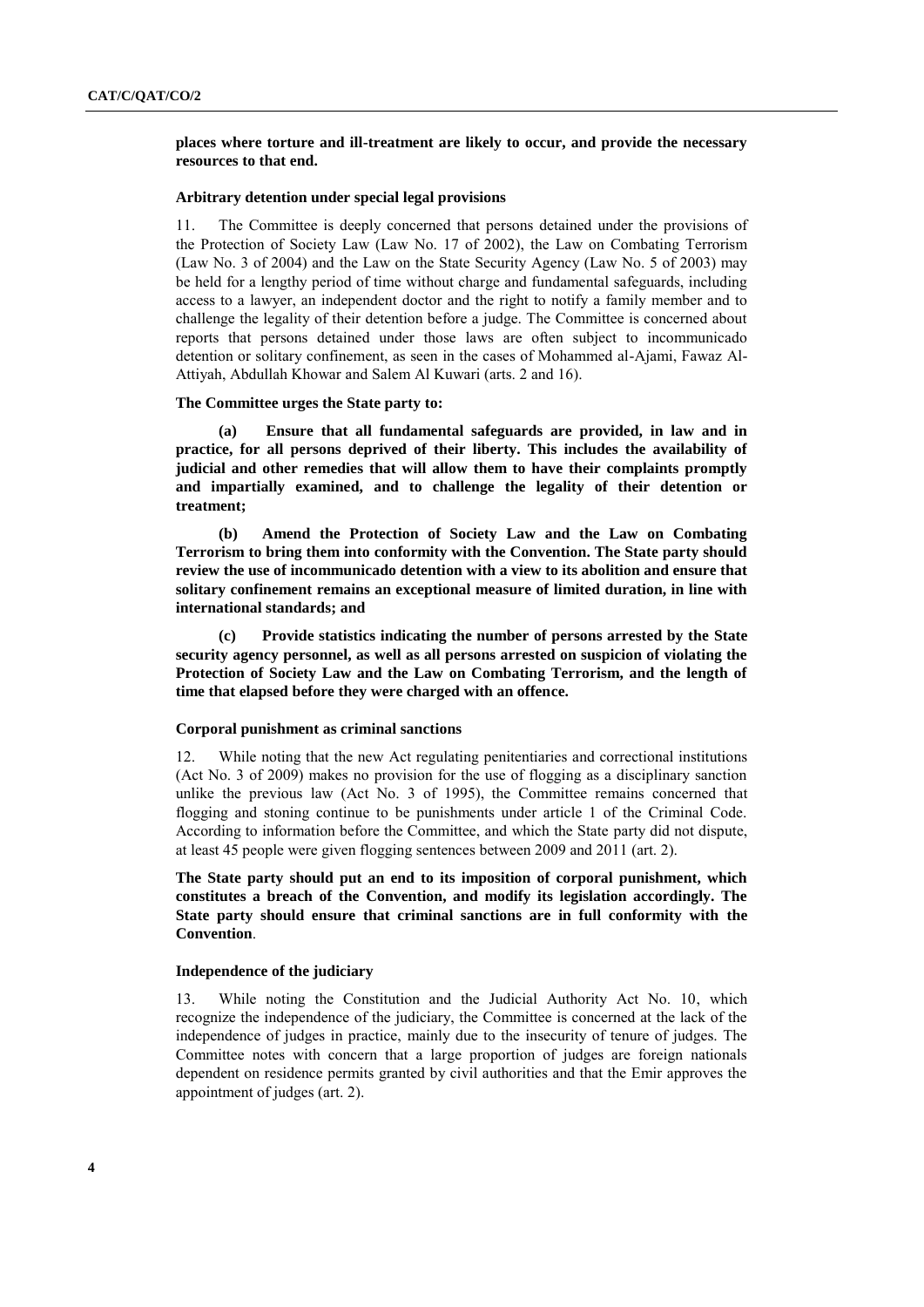**The Committee reiterates its recommendations that the State party should adopt effective measures to fully ensure the independence of the judiciary, in conformity with international standards, such as the Basic Principles on the Independence of the Judiciary**.

#### **Complaints and prompt, thorough and impartial investigations**

14. The Committee reiterates its concerns about the absence of data on individual complaints of torture or ill-treatment, or the results of investigations or prosecutions related to the provisions of the Convention. The Committee notes with concern the information provided by the State party that it has not recorded any complaint on torture or illtreatment, which contradicts a number of reports of ill-treatment of detainees submitted by several sources, including the Qatari National Human Rights Committee (NHRC) (arts. 12, 13 and 16).

**The State party should ensure that information about the possibility and procedure for filing a complaint against the police is made available and widely publicized, including by being prominently displayed in all detention facilities. The State party should ensure that all allegations of torture and ill-treatment are investigated promptly and thoroughly by independent bodies, with no institutional or hierarchical connection between the investigators and the alleged perpetrators among the police. As indicated in paragraph 7 of the present concluding observations, the State party should provide, in its next periodic report, statistical data, disaggregated by crimes, nationality, age and gender, on complaints relating to torture and ill-treatment and any related investigations, prosecutions, penal and disciplinary sanctions.**

# **Monitoring and inspection of places of deprivation of liberty**

15. The Committee is concerned at the lack of systematic and effective monitoring of all places of deprivation of liberty by national and international monitors. Furthermore, it remains concerned at the adequacy and frequency of visits, including unannounced visits, by the existing monitoring mechanisms and the lack of information on the extent to which their recommendations have been implemented by the authorities (arts. 2, 11 and 16).

**The State party should ensure that fully independent monitoring of all places used for deprivation of liberty, including the Deportation Detention Centre, psychiatric facilities and the State security prison, takes place on a regular basis, as well as including unannounced visits, and should follow up effectively on the outcome of such systematic monitoring in order to prevent torture and other cruel, inhuman or degrading treatment or punishment. The State party should strengthen the mandate and resources of the National Human Rights Committee and other national monitoring mechanisms to that end. The State party is encouraged to accept monitoring of places of detention by non-governmental organizations and relevant international mechanisms and to consider ratifying the Optional Protocol to the Convention as soon as possible.**

#### **National Human Rights Committee**

16. While noting the NHRC role in monitoring detention facilities and raising cases on human rights violations with the authorities, the Committee expresses concern about reports that NHRC visits are infrequent and refused sometimes and that NHRC lacks medical expertise for the detention visits and interpreters for the visits to the deportation centre. Further, a large proportion of the NHRC members continue to be composed of Government officials, although they serve in a non-voting capacity. The Committee is also concerned at the lack of comprehensive data on complaints received by NHRC relating to violations of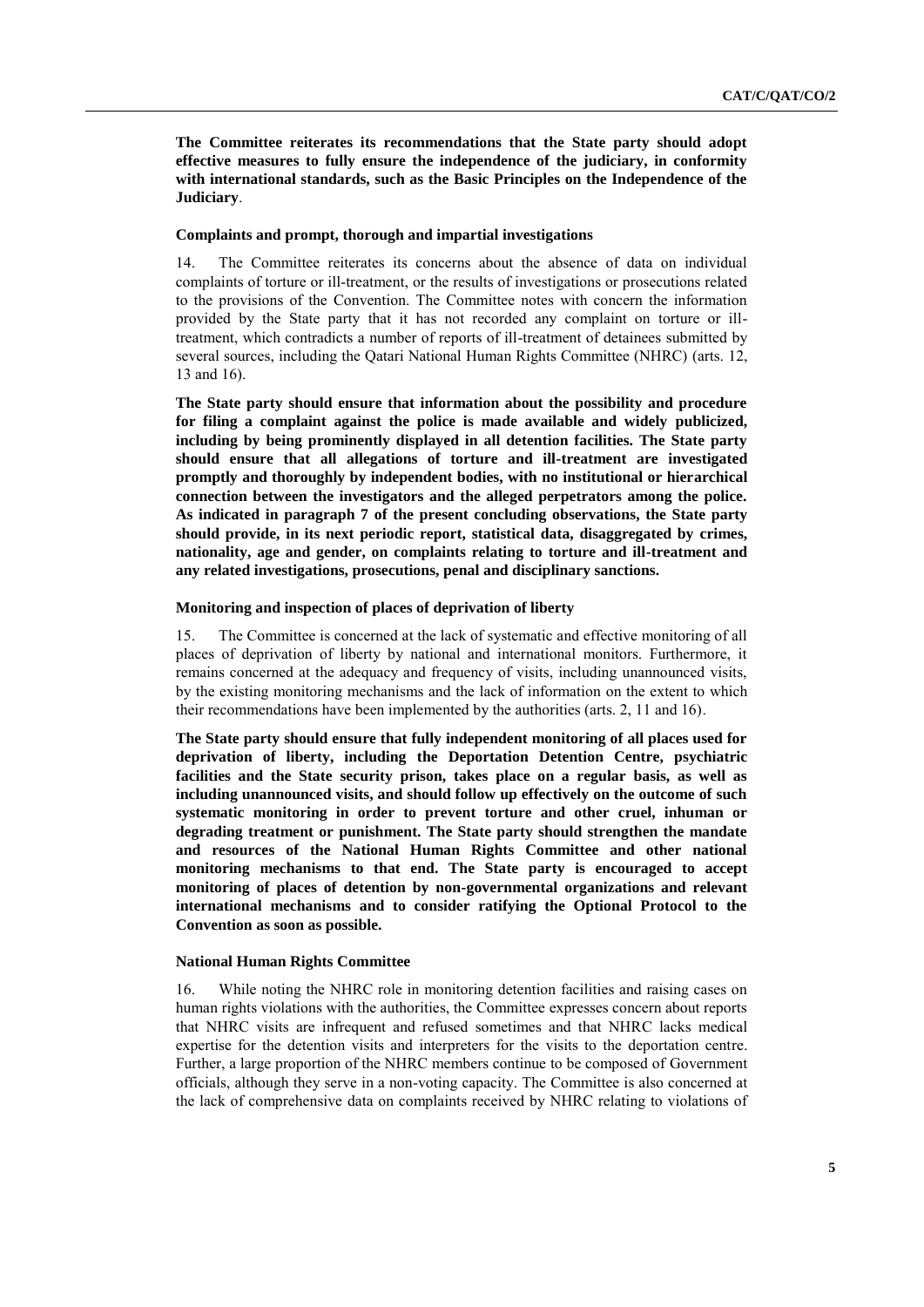the provisions of the Convention, and the actions taken by the authorities in response, as well as their outcome (arts. 2, 12 and 13).

**The State party should intensify its efforts to ensure that (a) the National Human Rights Committee is able to independently and impartially monitor and investigate torture or ill-treatments by State officers and has sufficient resources to that end; and (b) all relevant authorities follow up on the recommendations issued by NHRC. Furthermore, the State party is encouraged to consider reducing the number of governmental officials who are members of NHRC and limiting their roles, in particular, in undertaking detention monitoring and adopting recommendations, with a view to strengthening the full independence of NHRC in line with the principles relating to the status of national institutions for the promotion and protection of human rights (Paris Principles).** 

#### **Human rights defenders**

17. The Committee is concerned at the lack of information on measures taken to prevent harassment of human rights defenders and journalists and prosecute and punish perpetrators. It also regrets the lack of information on the case of Sultan al-Khalaifi, founder of a human rights organization, who was arrested in March 2011 and detained for a month without charge. Furthermore, the Committee notes with concern allegations of recent cases of arrest and detention of other human rights defenders in Qatar, referred to in an urgent appeal made by the Special Rapporteur on the situation of human rights defenders and three other special procedure mandate holders (A/HRC/18/51, case No. QAT 1/2011). The Committee regrets the insufficient role played by non-governmental bodies in the State party in monitoring the implementation of the Convention at the national level (arts. 13, 14 and 16).

**The State party should take necessary measures to ensure the protection of human rights defenders from intimidation or violence as a result of their activities. Furthermore, it should ensure prompt, impartial and effective investigation and appropriate punishment of such intimidation or violent acts. It should take affirmative measures to encourage the formation of independent non-governmental bodies in the State party to monitor, promote and protect universal human rights for all.** 

#### **Migrant workers**

18. The Committee is deeply concerned about reports of widespread torture or illtreatment and abuse of migrant workers, in particular under the sponsorship system (*kafeel*), constraints on lodging complaints against their employers and the lack of information on cases in which sponsors were punished for torture or ill-treatment of migrant workers. The Committee notes the concerns raised by the Committee on the Elimination of Racial Discrimination (CERD/C/QAT/CO/13-16, para. 15) that, despite the legal provisions prohibiting conduct such as passport and wage-withholding by sponsors, the fundamental nature of the sponsorship system increases the dependency of the migrant workers on sponsors, rendering them vulnerable to various forms of exploitation and abuses. In addition, the Committee regrets the absence of labour legislation that protects domestic work, while noting that a draft law on domestic workers is presently under review. The Committee regrets the lack of information provided by the State party on complaints of violence made by migrant domestic workers during the reporting period and whether these led to investigations and prosecutions of perpetrators, particularly in the light of information before the Committee reflecting numerous allegations by migrant workers of physical abuse, sexual violence, rape and attempted rape (arts. 2, 12, 14 and 16).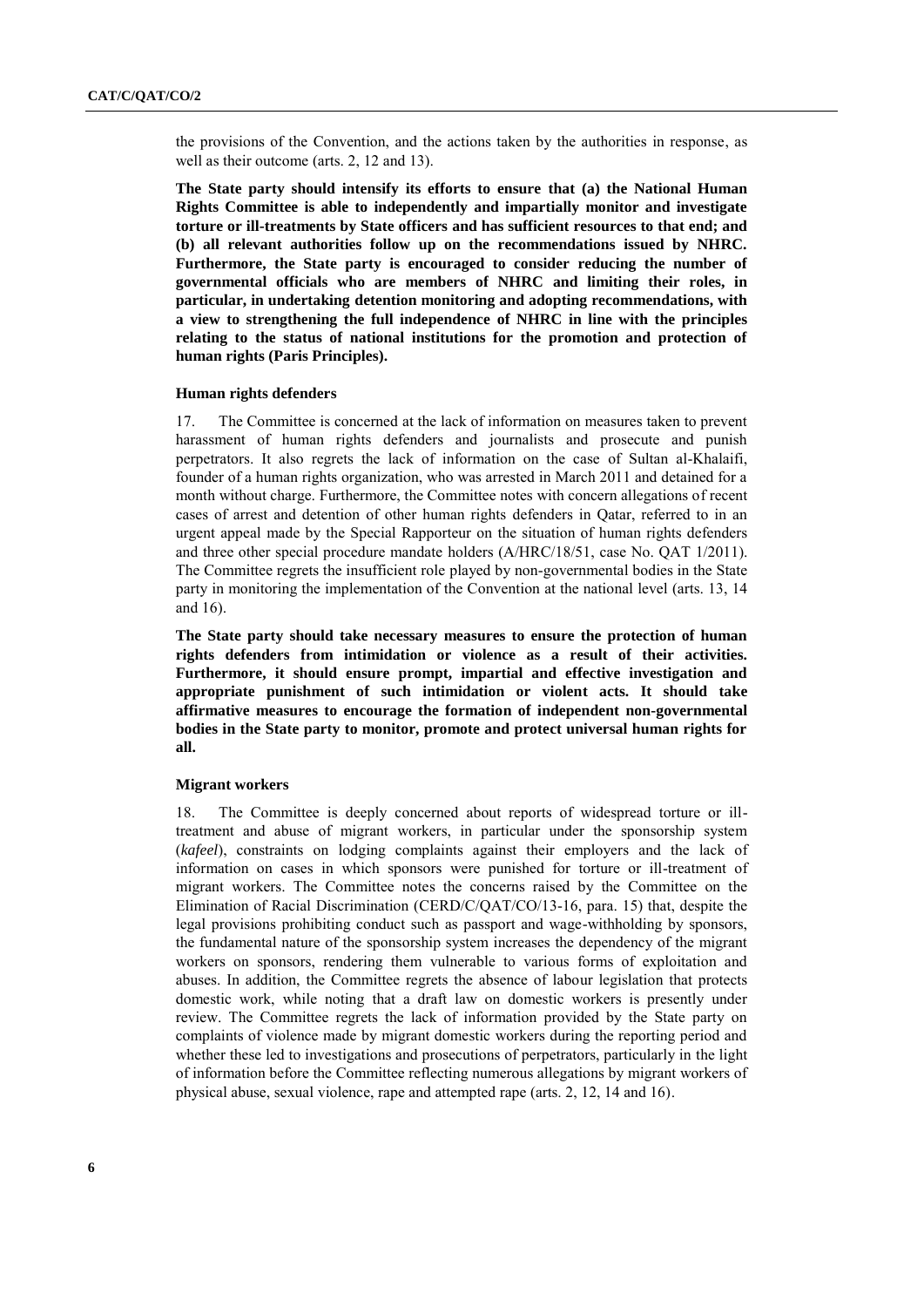**The State party should strengthen its efforts to provide legal protection to migrant workers, including female domestic workers, in its territory against torture, illtreatment and abuse and guarantee access to justice. In that regard, the State party should:**

**(a) Adopt, as a matter of urgency, labour legislation covering domestic work and providing legal protection to migrant domestic workers against exploitation, illtreatment and abuse;**

**(b) Consider abolishing the sponsorship system for all migrant workers, as recommended by [the Special Rapporteur on trafficking in persons, especially women](http://daccess-ods.un.org/access.nsf/Get?Open&DS=A/HRC/14/32/Add.2&Lang=E)  [and children \(A](http://daccess-ods.un.org/access.nsf/Get?Open&DS=A/HRC/14/32/Add.2&Lang=E)/HRC/4/23/Add.2, para. 95); and** 

**(c) Provide data of complaints of ill-treatment of migrant workers filed with the authorities, the action taken to solve cases, remedies provided to victims and the punishment imposed against employers responsible.** 

#### **Violence against women, including domestic violence**

19. The Committee notes with encouragement various measures begun by the State party, including the Qatar Foundation for the Protection of Women and Children, such as the launch of a hotline and the provision of shelters and legal assistance to some victims. However, the Committee expresses concern over the persistence of violence against women, including domestic violence and sexual violence against domestic workers and, as indicated in paragraph 7 of the present concluding observations, the lack of statistical information on the overall complaints of domestic violence reported and investigations, convictions and punishments meted out (arts. 2, 12, 14 and 16).

**The State party should strengthen its efforts to prevent violence against women, including domestic and sexual violence, inter alia, by:** 

**(a) Establishing effective measures to guarantee victims' right to complain in relation to violations of the Convention and their inalienable rights promptly and without torture or ill-treatment or intimidation as a consequence of her or his complaint. The State party should work with appropriate non-governmental or international bodies, including foreign embassies, to that end and inform the Committee of its efforts to assess the accessibility and effectiveness of such system;**

**(b) Ensuring accountability of all perpetrators of such acts by undertaking prompt, impartial and effective investigations into complaints, prosecuting perpetrators of such violence and punishing them with appropriate penalties; and**

**(c) Ensuring that all victims of violence against women are provided with adequate redress and reparation, including compensation and the means for as full rehabilitation as possible.**

# **Trafficking in persons**

20. While welcoming various measures undertaken by the State party, in particular, the Qatar Foundation for Combating Human Trafficking, such as the adoption of the Arab Initiative against Human Trafficking, the Committee is concerned that Qatar continues to be a destination country for men and women subjected to forced labour and forced prostitution. The Committee also regrets the lack of information on the number of complaints, investigations, prosecutions and convictions of perpetrators of trafficking. The Committee, while noting the promulgation of the Law No. 15 of 2011 on trafficking, is concerned that, as raised by the Qatar NHRC in its 2011 annual report, article 5 of the aforementioned law allows for the return of victims to their countries without ensuring an assessment of risk upon return (arts. 2, 3, 4 and 16).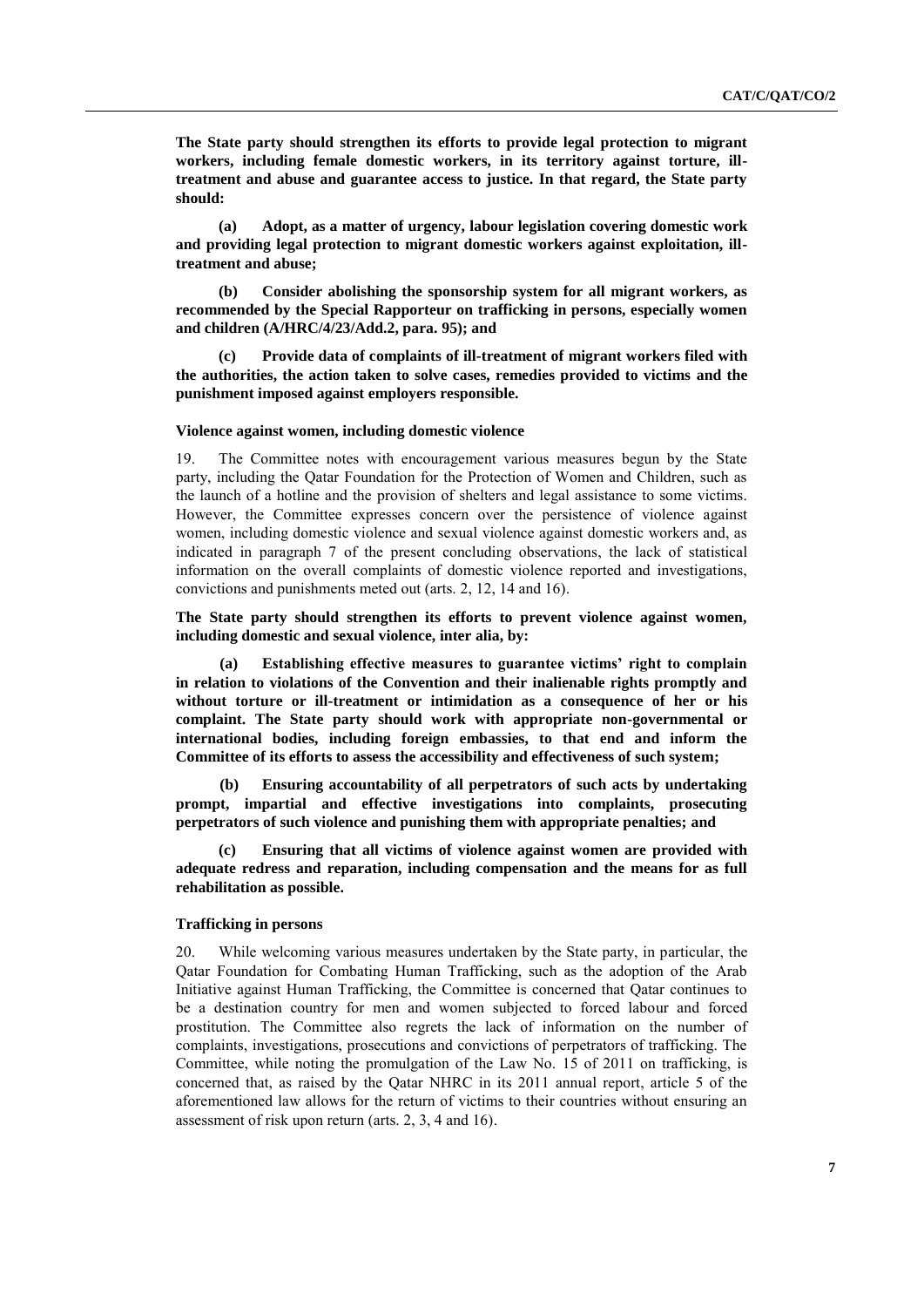**The State party should take all necessary measures to:**

**(a) Effectively implement the current laws combating trafficking, including Law No. 15 of 2011;**

**(b) Ensure systematic procedures to identify victims of trafficking among vulnerable groups, such as those arrested for immigration violations or prostitution, and provide protection for victims and access for them to medical, social rehabilitative and legal services, including counselling services, as appropriate; and**

**(c) Create adequate conditions for victims to exercise their right to make complaints, and conduct prompt, impartial and effective investigation into all allegations of trafficking, bring perpetrators to justice and ensure punishment with penalties appropriate to the nature of their crimes.** 

# **Refugees and non-refoulement**

21. The Committee is concerned at the absence of national legislation and procedures explicitly regulating expulsion, refoulement and extradition, consistent with the requirements of article 3 of the Convention. The Committee regrets the lack of information on the case of the forced return of Eman al-Obeidi, who had been allegedly raped by Libyan soldiers, to Libya, even though she had been recognized as a refugee by the Office of the United Nations High Commissioner for Refugees. Furthermore, the Committee notes that, in spite the humanitarian measures by the Qatari authorities to help some refugees, the State party has not yet ratified international instruments relating to the protection of refugees and asylum seekers (art. 3).

#### **The State party should:**

**(a) Adopt national asylum legislation and procedures providing effective protection to asylum seekers and refugees from refoulement to a State where are substantial grounds for believing that he or she would be in danger of being subjected to torture or ill-treatment, in accordance with article 3 of the Convention;**

**(b) As indicated in paragraph 7 of the present concluding observations, provide disaggregated data on the precise number of asylum applications received, the number of asylum seekers whose applications were accepted because they had been tortured or might be tortured if returned to their country of origin, the number of deportations with an indications of the number of deportations relating to asylum seekers, and the countries to which deportations have been carried out; and**

**(c) Consider acceding to the 1951 Convention relating to the Status of Refugees and its 1967 Optional Protocol, the 1954 Convention relating to the Status of Stateless Persons and the 1961 Convention on the Reduction of Statelessness.**

## **Juvenile justice**

22. The Committee reiterates its serious concerns that the minimum age of criminal responsibility is 7 years in Qatar (arts. 2 and 16).

**The State party should accelerate the process of its legislative measures, including the draft law on the children's rights, to raise the minimum age of criminal responsibility to an internationally acceptable level. The State party should ensure the full implementation of juvenile justice standards as well the United Nations Standard Minimum Rules for the Administration of Juvenile Justice (Beijing Rules) and the United Nations Guidelines for the Prevention of Juvenile Delinquency (Riyadh Guidelines).**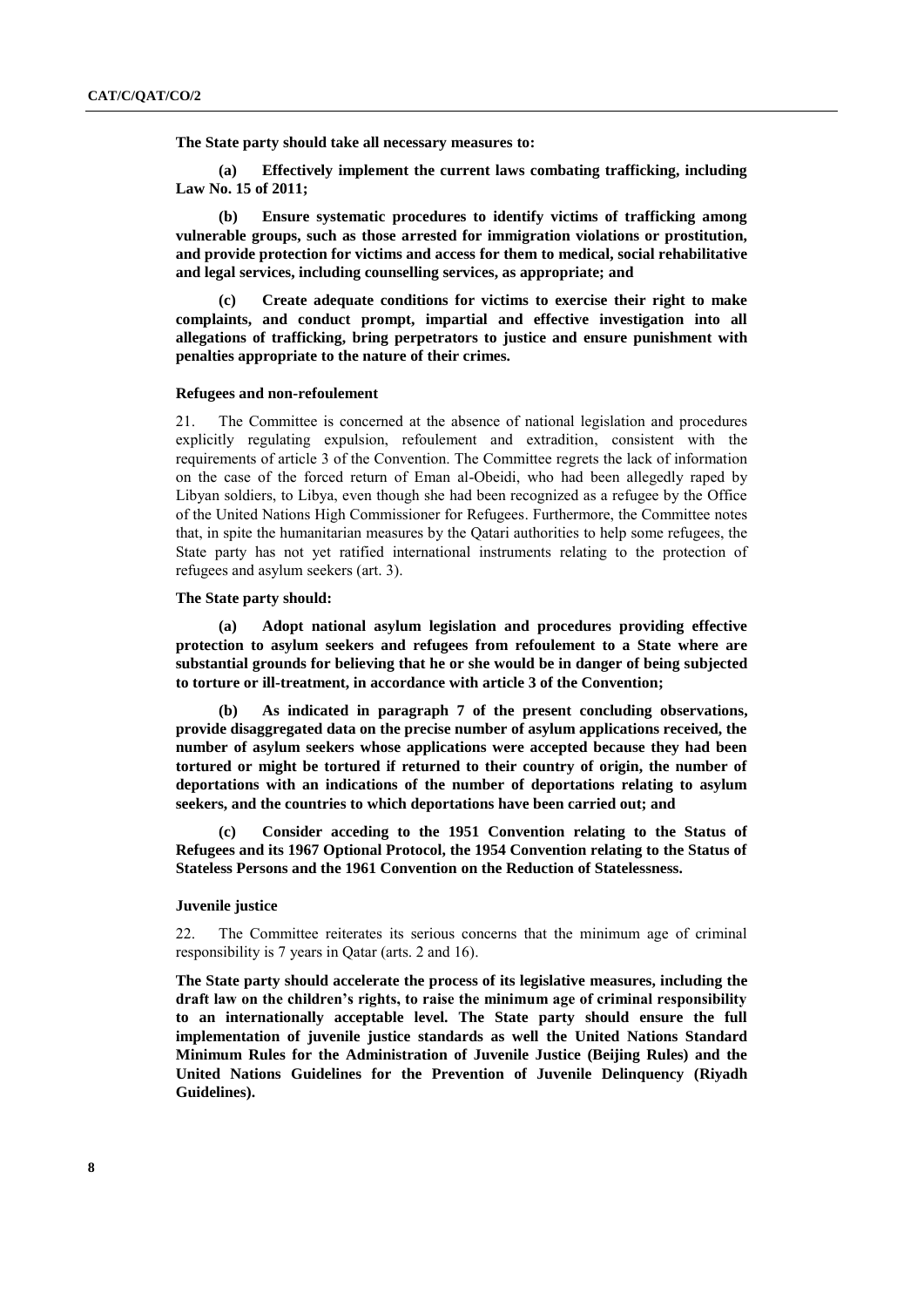# **Training**

23. While noting with appreciation that the State party organized several training session for law enforcement officials on human rights, the Committee is concerned at the lack of specific training of law enforcement officials, judges, prosecutors and medical personnel dealing with detained persons on the provisions of the Convention and how to detect and document physical and psychological sequelae of torture and other cruel, inhuman or degrading treatment or punishment. Furthermore, the Committee regrets relatively low number of training participants and insufficient assessment of the impact of the trainings conducted and their effectiveness in reducing incidents of torture and ill-treatment (art. 10).

**The State party should further develop and strengthen educational programmes and training to ensure that all officials dealing with persons deprived of liberty are fully aware of the provisions of the Convention. Furthermore, all relevant personnel, including medical personnel, should receive specific training on how to identify signs of torture and ill-treatment. To this effect, the Manual on Effective Investigation and Documentation of Torture and Other Cruel, Inhuman or Degrading Treatment or Punishment (Istanbul Protocol), should be included in the training material. In addition, the State party should develop and implement a methodology to assess the effectiveness and impact of such training programmes on the reduction of cases of torture and ill-treatment.**

## **Redress, including compensation and rehabilitation**

24. The Committee is concerned at the lack of comprehensive information and statistical data on reparation and compensation, including rehabilitation, for victims of torture and other cruel, inhuman or degrading treatment or punishment in the State party. The Committee notes with concern the extremely low number of cases of compensation and rehabilitation for victims, in particular, domestic workers. For the period from 2007 to 2012, the State provided compensation to eight domestic workers and the Qatar Foundation for Combating Human Trafficking provided rehabilitation for 12 victims (art. 14).

**The State party should strengthen its efforts to provide victims of torture and other ill-treatment with fair and adequate reparation and compensation, including rehabilitation. The State party should include migrant workers and persons subjected to trafficking in redress programmes and ensure that they have access to effective remedies for torture and ill-treatment, including compensation and rehabilitation. The Committee draws the attention of the State party to the recently adopted general comment No. 3 (2012) on implementation of article 14 of the Convention, which explains the content and scope of the obligations of States parties to provide full redress to victims of torture.**

## **Universal jurisdiction**

25. While noting that the Qatari Penal Code provides for universal jurisdiction in cases of torture, the Committee is concerned at the lack of information provided on how the State party has exercised its jurisdiction over cases of torture referred to in articles 4 and 5 of the Convention (art. 5).

# **The State party should ensure that acts of torture are subject to universal jurisdiction in its domestic law in accordance with article 5 of the Convention.**

26. The Committee invites the State party to ratify the core United Nations human rights treaties to which it is not yet a party, in particular, the International Covenant on Civil and Political Rights and its Optional Protocols, the Convention on the Protection of the Rights of All Migrant Workers and Members of Their Families, the International Convention for